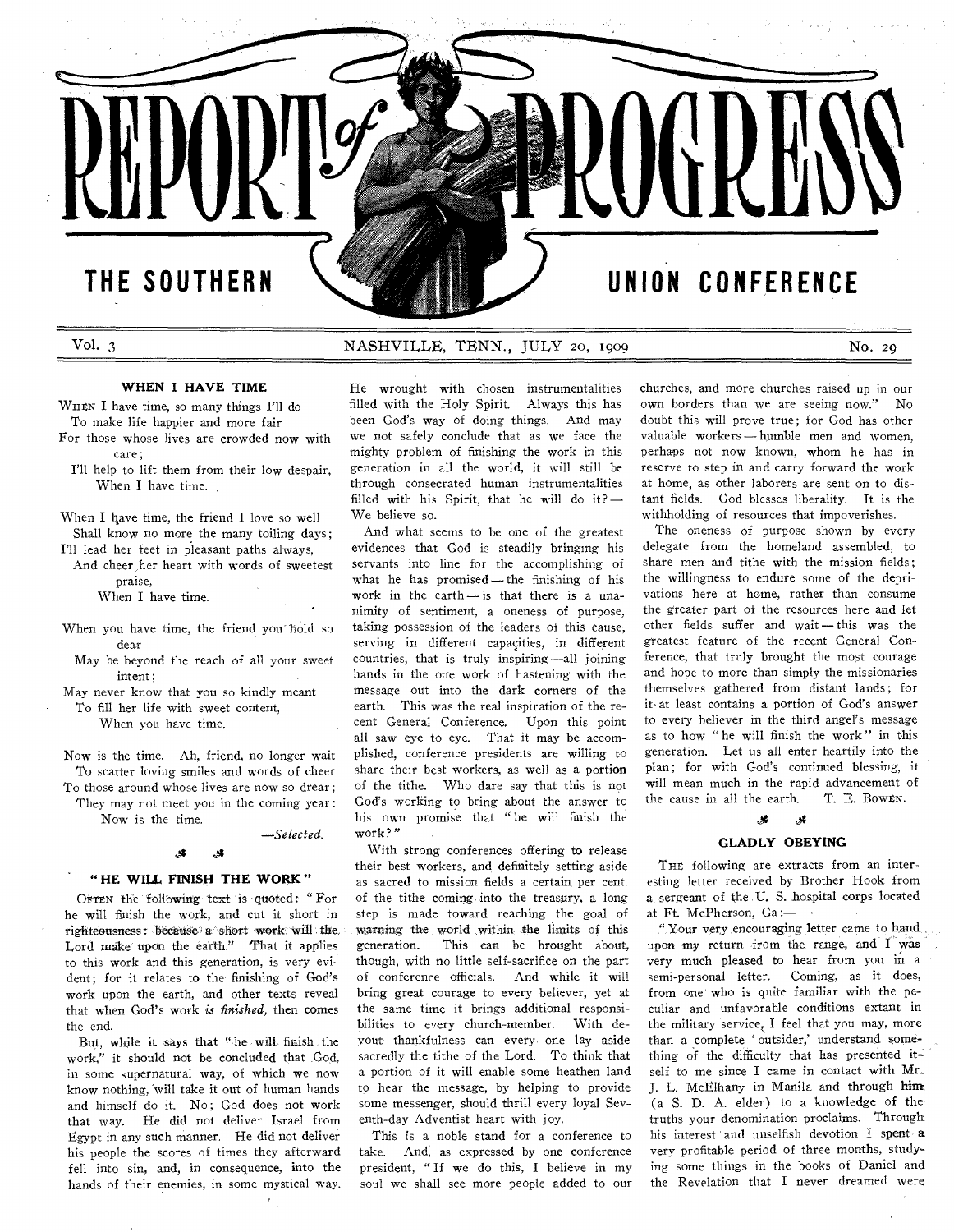there. From this, interest was aroused to know more about this strange doctrine, so I read your literature, some in the Philippine Islands and much at the range, including Smith's ' Daniel and the Revelation' with other—books.

" I have- corresponded with this devoted elder-since-his depature—from-Manila (January, 1908) ; he being now, in New Zealand.

"I became greatly impressed with the fairness of the interpretation, and of the lucid explanation of portions of the Word that I, in my ignorance, thought a lot of nonsense; and have become amazed at their significance when studied in the light of history and prophecy. So greatly has it impressed me, and particularly the Sunday question, that I feel constrained to leave the service after nine years, and get into a sphere of life and action that will permit me to obey God and his law rather than the conditions that I find around. me here.

" If this message is true, and I believe with all my heart that it is, this old world surely needs it, includiug the churches, for they are indeed stumbling along a dark way, and confirming, by their stumbling, the honest doubts of many a man who inherently longs for religion, but who cannot reconcile the many and confused dogmas that he finds in the churches( ?) to-day. I cannot observe the true Sabbath in the army, so I must leave it. I have been burning with a desire for the past eighteen months (ever since being taught by Mr. McElhany) to devote what talent I may possess, to the spread of this important truth; for I firmly believe that the world is indeed in a terrific crisis, and that this is the closing century.

I have, for that purpose, saved my earnings, and have, since being at the range, communicated with Mr. Daniells, and I am anxiously awaiting my discharge the 27th of next month, to go to Washington and interview him relative to my fitness for missionary timber. Mr. McElhany wrote him concerning me, and it was in reply to Mr. Daniell's letter that I commenced corresponding with him. If I am not deemed fitted for this work I will leave the service anyway, and just this point produces a proposition. The Sunday question, in my opinion, has an immense principle involved, and as the commercial world is regulated to fit the Catholic day, it is going to be a stiff bargain; but I am not worrying any, for surely if God be worth anytioing he will help a fellow who *leaves* the service because of religious principles involved, and I believe that he will find an opening somewhere, somehow, whereby I can observe the Sabbath. For that purpose, I wondered, as I read your letter, if I could sell your publications for the twofold purpose of extending the work in this way and to be consistent on the Sabbath question. I never did anything like that, but I believe God would and will -honor a man who *strives* to throw up *everything,* and get in harmony with the divine will and law. At all events I am not going to re-enlist because I am not strong enough to be a Christian in the army.

" The subsistence problem will take care of itself all right, I guess, if I trust him for whom I am doing it.

"How anxiously I look forward to the day of my release from service, and that day will find me on a train bound for Takoma Park Station to offer myself and all my savings to defray the expense of a very necessary preparation for Bible teaching and missionary work. Dear Mr. Hook, if I held the highest rank in the service I would *honestly* resign it tomorrow and labor cheerfully for nothing save the cause and a clear conscience. Of course I realize we cannot all be missionaries ; some are not adapted, some are not qualified; but. somehow I feel that it is just there I would fit into best.

"I care not where I am sent, if it only gives me the opportunity to work. I care not for rank, emoluments or pay, if this truth is worth anything at all the preaching and spread of it is sufficient reward, with the knowledge, as you said in your letter, that you are living for another world and for things ' different' than rank, status, pay, etc., such as they are arranged in human society. If I could be permitted to devote my time to this work I would love it, and render the best that was in me. It is not with any sentimental desire to see a foreign country or being " stagestruck " as it were, if you will pardon the expression; I have seen all of this world I want to see, after having gone around it, but it is with an earnest desire to acquaint the world, whether it be in- China or Georgia, with the great truths that are so closely related to this very present generation and day. This becomes more and more serious as the Turkish question presses hard upon the diplomatic scales of Europe, and it overwhelms me when I think of the probabilities of the near bomb-burst in the European arena. I am hardly worthy of such a great commission, but I would labor my best. I feel a peculiar consolation in knowing that you became convinced of this truth sufficiently to practically give up military service in the pay department, for it confirms my determination that I am doing the right thing too."<br>  $\frac{3}{5}$   $\frac{3}{5}$ 

#### **KENTUCKY**

THURSDAY night and Friday morning I had the pleasure of being with Brother and Sister Sutton at Leitchfield. It was a great pleasure to meet these aged servants of the Lord. I found our periodicals in their home, and they were intelligent regarding the progress of the message. The coming of the Lord is a live issue with them. They renewed their subscriptions for the *Review* and REPORT or PROG-RESS. He also ordered twenty-five of the *Protestant Magazine* to sell among his neighbors. They have passed the threescore-andten mark.

At noon Brother G. S. Coble came to take me with him to his home which is fourteen miles from Leitchfield, and eight, miles from Grayson Springs. It was nearly night when we reached his home. Here I found seven children, aged from four to sixteen years. The home is in the country. These parents feel the need of training their children for the Lord. While there they asked us to find a teacher for their children for a six month's school.

We received word from Sister Maude Rutherford of Russellville, while at Brother Coble's, that she had engaged a three month's school at Locas Branch, beginning July 19, and that she wanted another school at the close of that one. We have connected her with the proposed six month's effort, and likely she will accept of the situation. God will bless the work for the children and youth.

There are two families there. Some of them had been unfaithful in *regard to* rendering to the Lord his tithe. We laid before them the sad results of doing thus. " Cursed be he that doeth the work of the Lord deceitfully." Jer. 48 : Io. " That no man might lose the blessed results of benevolence, our Redeemer formed the plan of enlisting him as his coworker. By a chain of circumstances which would call forth his charities, he bestows upon man the best means of benevolence, and keeps him habitually *giving* to help the poor and to advance his cause. He sends the poor as the representatives of himself. . . . In bestowing, we bless others, and thus accumulate true riches."— *Testimonies, Vol. III, p. 382.* 

They have a little Sabbath-school. We remained with them four days. These parents and children are planning to attend the campmeeting in Louisville, August 19 - 29. They pledged six dollars on the midsummer offering, and twenty-five dollars on the tent fund. This family are regular subscribers for the *Review* and REPORT or PROGRESS. We greatly enjoyed our stay with them.

A. 0. BURRILL.

# 4 4

#### **ROBBING GOD**

THERE are warnings for the Lord's people in the New Testament as well *as* in the Old. " The history of Ananias and Sapphira is given us that we may understand the sin of deception in regard to our gifts and offerings." *—Testimonies Vol. V, p. 148.* 

" If the presence of Achan was sufficient to weaken the whole camp of Israel, can we be surprised at the little success which attends our efforts when every church and almost every family has its Achan. The work might have gone forward with far greater power had all done what they could to supply the treasury with means." *Ibid. p. 157.* 

" God's plan in the tithing system is beautiful in its simplicity and equality. All may take hold of it in faith and courage, for it is divine in its origin. . . . If one and all would accept it, each would be made a vigilant and faithful treasurer for God; and there would be no want of means with which to carry forward the message of warning to the world. The treasury will be full if all will adopt the system, and the contributors will not be left the poorer."— *Spirit of Prophecy.* 

" The liberal soul shall be made fat; and he that watereth shall be watered also himself."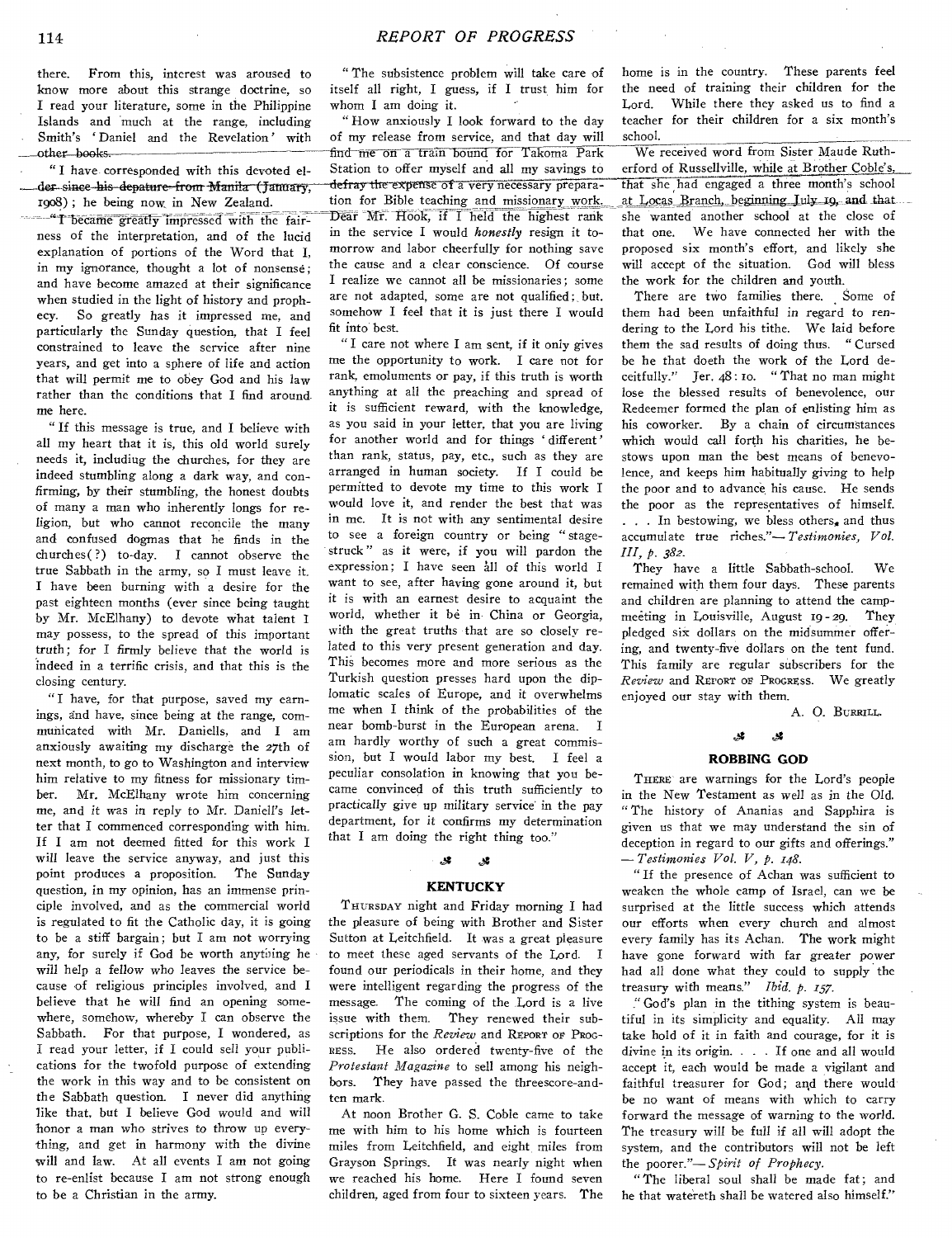Prov. 11:25. " Thou shalt be blessed above all people." This was said of ancient Israel, but it is as true of us. " And it shall come to pass, if thou shalt hearken diligently . . . to observe and do all his commandments, . . . that the Lord thy God will set thee on high above all nations of the earth." Deut. 28: I. A. O. BURRILL.

# **A A**

## TENNESSEE RIVER **CONFERENCE**

### *To Our Brethren and Sisters*

WE have, by the favor of God, been blessed with life, food, and raiment almost to the close of another conference year. For this I trust we feel very grateful.

August 12 - 22 is the time set for our annual conference and camp-meeting which will be held this year at Dickson, Tenn. We trust and believe this will be one of the most important gatherings ever held in our conference. If you have not made up your mind to attend, do so now, for you cannot afford to miss it. Write to Brother T. E. Pavey (who is now at Dickson) for a tent. Be sure to get a certificate from the railroad agent when you buy your ticket. The camp will be in a beautiful grove near the depot.

W. R. BURROW.

# **,A A**

#### DICKSON, TENNESSEE

Your brother,

THE tent-meeting at this place has been in progress a little over a week. The severe wind storm we have passed through, and the continued rains we are having, have deterred the attendance of the people living at a distance; however we now have the tent filled and are having as good an interest as we could expect, and this is increasing every night. We are hoping for settled weather.

A protracted meeting began yesterday in the Christian church. The churches have union meetings every Sunday night. We are doing all we can to attract the people to the tent by holding up the truth for this time, and lifting up the Saviour, and he says, "I... will draw all men unto me."

But one month is before us till camp-meeting will be upon us, which, we fear, will, interrupt this meeting; for the tent will have to be moved to the camp grounds, as the tent is now located on Main Street in the central part of the city. 2010 - En Allen, and Santon A

Brother Thos. E. Pavey is with me, having charge of the tent, and attending to his regular conference official work. My daughter, Mrs. Eldridge, is in charge of the music. These two, with my wife and I, constitute our tent company, my wife and daughter not being in the employ of the conference. We greatly feel the need of more workers to help us in houseto-house work, and of the prayers of God's dear people. R. M. KILGORE.

#### **الا** A

SELDOM can the heart be lonely, If it seeks a lonelier still: Self-forgetting, seeking only Emptier cups of love to fill. *—Francis Ridley Havergal.* 

## *REPORT 'OF PROGRESS* 115

# **CANVASSING REPORT Southern Union Conference**

**For Week Ending July 2, 1909** 

| $NAME-$                              |  |       |       | Book Hours Value Deliv'd |      |
|--------------------------------------|--|-------|-------|--------------------------|------|
| ALABAMA CONFERENCE                   |  |       |       |                          |      |
| R F ThompsonD&R $48$ \$149 25 \$     |  |       |       |                          |      |
| Ben Griffith 2 wksBFL 91 137 00      |  |       |       |                          | 850  |
|                                      |  | 81 75 |       |                          |      |
| W G Ringgold $35 \t 29 \t 53 \t 50$  |  |       |       | 54 50                    |      |
| $CM$ CochranD&R 27                   |  | 53 50 |       |                          |      |
| Carl Matthews BFL 30                 |  | 48,50 |       |                          | 6 05 |
| Mrs R V $Cory$ D&R $3I$              |  | 33 80 |       |                          |      |
| A F HarrisonD&R 2I                   |  | 33 00 |       |                          | 5 50 |
| $K$ Skidmore BFL 52                  |  | 60 75 |       |                          |      |
| $M$ L IvoryBFL 33                    |  |       | 16 10 | 10 30                    |      |
| R Roberts $\dots \dots \dots$ BFL 55 |  |       | 12 00 | II 00                    |      |
|                                      |  |       |       |                          |      |

#### **MEMORIES OF THE SOUTHLAND**

HAVING labored for a time in the sunny South, my thoughts naturally revert with much interest to that field. It was thirteen years ago last spring that I was requested by Elder Olsen, or rather the General Conference Committee, to labor in the Tennessee River Conference. I rather unwillingly complied with the request, and remained there about two and one-half years. I must say that my attachments for the friends and the work there became very strong, and it is with much interest that I think of experiences and associations in Nashville, Murfreesboro, Memphis, Trezevant, Springville, Hazel, Bowling Green, Sand Hill, and many other places that I might mention; also of camp-meetings at Clarksville, Milan, Guthrie, and Elizabethtown. Neither have I forgotten the laborers with whom I was associated there, some of whom, such as Elders Allee, Boyd, and Collie now rest from their labors.

It is with much delight that I learn of the advancement and growth of the cause there during the ten years of my absence. How little did I suppose when I baptized a young man in the baptistry of the church in Nashville, now owned by our people there, that that house of worship would ever come into our possession. Much less did I dream that in a short time a large publishing house, sanitariums, and educational institutions would be flourishing within a radius of a few miles.

It was with a good degree of sympathy that I recently took up a collection for the Rock City Sanitarium Possibly it may seem to laborers now in that field that the work moves slowly, but viewing it from this remote locality it looks like a very rapid and remarkable progress. May courage fill the hearts of all the workers and members in that interesting field. "What hath God wought?"

F. D. STARR.

### *Forest, Idaho.*

# **A A**

#### **QUITMAN, LOUISIANA**

AT the close of the tent-meeting at Hodge, the believers in the country near Quitman who came out last summer, and those who have embraced the message this season in the meetings that have been held by Brethren

|         | KENTUCKY CONFERENCE             |     |         |       |  |
|---------|---------------------------------|-----|---------|-------|--|
|         | M J WeberBFL                    | 40  |         | 58 20 |  |
|         | Charlsey Allran BFL             | 35  | 15 00   | 6 00  |  |
|         | Rochelle Philmon  H&H           | 30  | 55 75   | 2 75  |  |
| eliv d  | H<br>$E$ BeckD&R                | 57  | 47 25   | 2 50  |  |
|         | Mrs Alice ReynoldsBFL           | 26  | 50      | 2 50  |  |
|         | $Z$ S Arey $BFL$                | 80  | 30 50.  | I 50  |  |
| 8 50    | Lyndon Taylor BFL               | 20  | 4 00.   |       |  |
| 54 50   | LOUISIANA CONFERENCE            |     |         |       |  |
|         | E<br>Booth<br>. CK              | 31  | 27 25   | 1 00  |  |
| 6 05    | C L Collison D&R BR             | 20  | 12 25   | 20 50 |  |
|         | Mrs A E Frank H&H               | 20  | 25 75   | 1 00  |  |
| 5 50    | I T ReynoldsBFL                 | 24  | 40 00   | 650   |  |
|         | B L RobertsCK                   | 34  | 45 00   | II 00 |  |
| 10 30   | H C Bagleycc                    | 42  | $5\,65$ | 36 75 |  |
| II 00   |                                 | 31  | 8 25    | 5 00  |  |
| $=$     | MISSISSIPPI CONFERENCE          |     |         |       |  |
|         |                                 | 36  | 34 00   | 2 00  |  |
| J       | W H Haddon MofN                 | 31  | 37 25   | 250   |  |
| sunny   | $F$ Lowry<br>С                  | 30  | 66 00   |       |  |
| much    | H<br>E LoftinBR                 | 30  | 53 50   |       |  |
| years   | $\overline{C}$<br>R CallicottBR | 27  | 46 75   |       |  |
| Elder   | H G Millerck                    | 15  | 13 25   | 4 25  |  |
| Com-    | LeRoy Case BFL                  | 37  |         | 32 50 |  |
| $Con-$  | Mrs Mary MundyBFL               | 21  | 11 45   |       |  |
| with    | Celestia Wilson BFL             | 24  | 515     | 135   |  |
| two     | Louise Jackson BEL              | 14  | 4 00    | 700   |  |
| y at-   | Emily Billups BFL               | 60  | 22 00   | 14 00 |  |
| there   | Ruby & Grace Holt PAP's         | 50  | 18 00   | 18 оо |  |
| h in-   | TENNESSEE RIVER CONFERENCE      |     |         |       |  |
| asso-   |                                 |     |         |       |  |
| aphis,  | H C Balsbaughcc                 | 56  | 71 40   |       |  |
| reen,   | C H ChenaultD&R                 | 39  | 24 05   | 2 05  |  |
| might   | H Hazelton MISC<br>R.           | 40  | 23 00   | I 50  |  |
| sville, | Mamie Moore D&R                 | 22  | 15 50   | 44 95 |  |
| either  | G W Powersck                    | 22  | 650     |       |  |
| om I    | SUMMARY                         |     |         |       |  |
| such    | Alabama Conference 459          |     | 678 95  | 9585  |  |
| rest    | Kentucky Conference 282         |     | 153 00  | 73 45 |  |
|         | Louisiana Conference 202        |     | 164 15  | 81 75 |  |
| of the  | Mississippi Conference 375      |     | 311 35  | 81 бо |  |
| there   | Tennessee River Conf            | 179 | 140 45  | 4850  |  |
| How     |                                 |     |         |       |  |
|         |                                 |     |         |       |  |

Totals 1497 1447 90 381 15 **A A** 

#### **WATCHMAN AGENT'S REPORT**

|  | ٠<br>Name                 | Hrs. Orders Value |  |
|--|---------------------------|-------------------|--|
|  | Wm J Keele 23 134 \$13 40 |                   |  |

Hanson and Frank, were organized into a church 'by the writer. Six were baptized, and eight united to form the church. There are' some others who will unite later. **Source** 

This work was begun by Brother Cheek, who sold books here about a year ago. Thus this is one more evidence of the high calling of the canvasser, and of the results that will attend his work when it is done in the fear of God.

Yours in the work,

E. L. MAXWELL.

**A A** 

THAT a person who has been truly converted Should endeavor to lead other souls to the same results by the same route, is not unnatural, unwise, nor likely to be unsuccessful. The man who can say, "I know," gets. a hearing if any one can do *so.—Selected.*